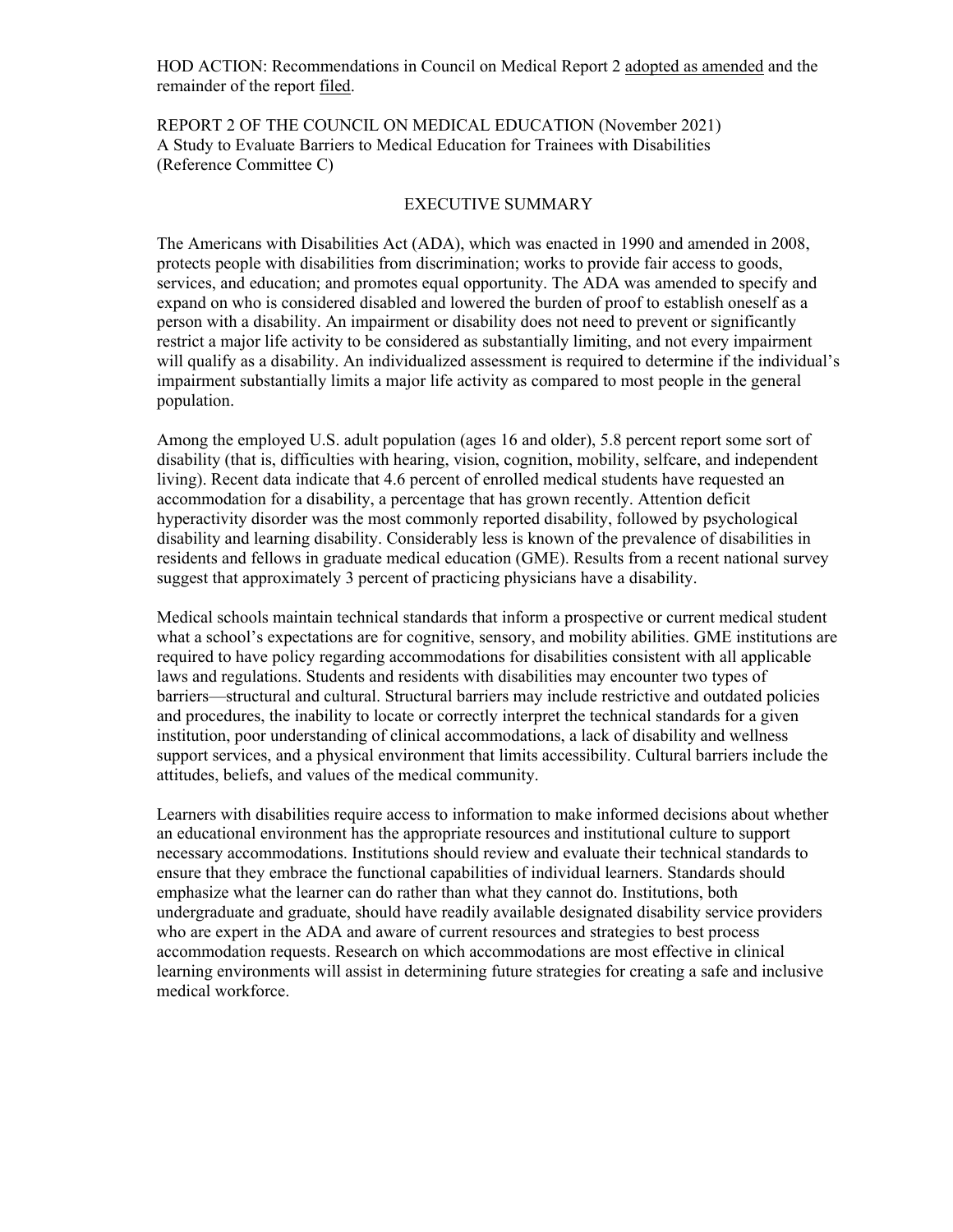#### REPORT OF THE COUNCIL ON MEDICAL EDUCATION

CME Report 2, November 2021

Subject: A Study to Evaluate Barriers to Medical Education for Trainees with Disabilities Presented by: Niranjan V. Rao, MD, Chair Referred to: Reference Committee C 

 American Medical Association (AMA) Policy D-295.929, "A Study to Evaluate Barriers to Medical Education for Trainees with Disabilities," directs our AMA to "work with relevant stakeholders to study available data on: (1) medical trainees with disabilities and consider revision of technical standards for medical education programs; and (2) medical graduates with disabilities and challenges to employment after training." This report, which is in response to this directive, includes: 1) a brief summary of the Americans with Disabilities Act and its later amendment, as well as a summary of Section 504 of the Rehabilitation Act of 1973; 2) a review of available data on the prevalence of disabilities among medical students, residents, and physicians; 3) examples of accommodations made for medical learners and physicians as well as types of barriers; and 4) a discussion of proposed recommendations. BACKGROUND The Americans with Disabilities Act (ADA), which was enacted in 1990 and amended in 2008, protects people with disabilities from discrimination; works to provide fair access to goods, services, and education; and promotes equal opportunity. The ADA was amended to specify and expand on who is considered disabled and lowered the burden of proof to establish oneself as a person with a disability. The law requires an interactive process between a job applicant (or employee or student) and the employer (or educational program) to share information about the nature of the disability and limitations that may affect the individual's ability to perform essential duties. The employer (or educational program), in turn, must engage in a flexible dialogue that addresses the employee's specific disability and investigate reasonable accommodations that allow 25 equal access to the work (or educational) environment.<sup>[1](#page-15-0)</sup> Section 504 of the Rehabilitation Act of 1973 works with the ADA, in that it prohibits discrimination against an otherwise qualified person 7 with a disability in programs or activities that receive federal funding.<sup>2,[3](#page-15-2)</sup> In the amended ADA, a disability is defined as a "physical or mental impairment that substantially limits one or more life activities; a record (or past history) of such an impairment; or being 31 regarded as having a disability."<sup>[4](#page-15-3)</sup> This contrasts with an impairment, which is a loss of function that results from some cause, injury, or body part. An impairment does not need to significantly restrict a major life activity to be considered as substantially limiting and not every impairment will qualify as a disability. An individualized assessment is required to determine if an individual's impairment substantially limits a major life activity as compared to most people in the general

- population. With the exception of eyeglasses or contact lenses, a determination of whether an
- impairment substantially limits a major life activity is made without regard to improvement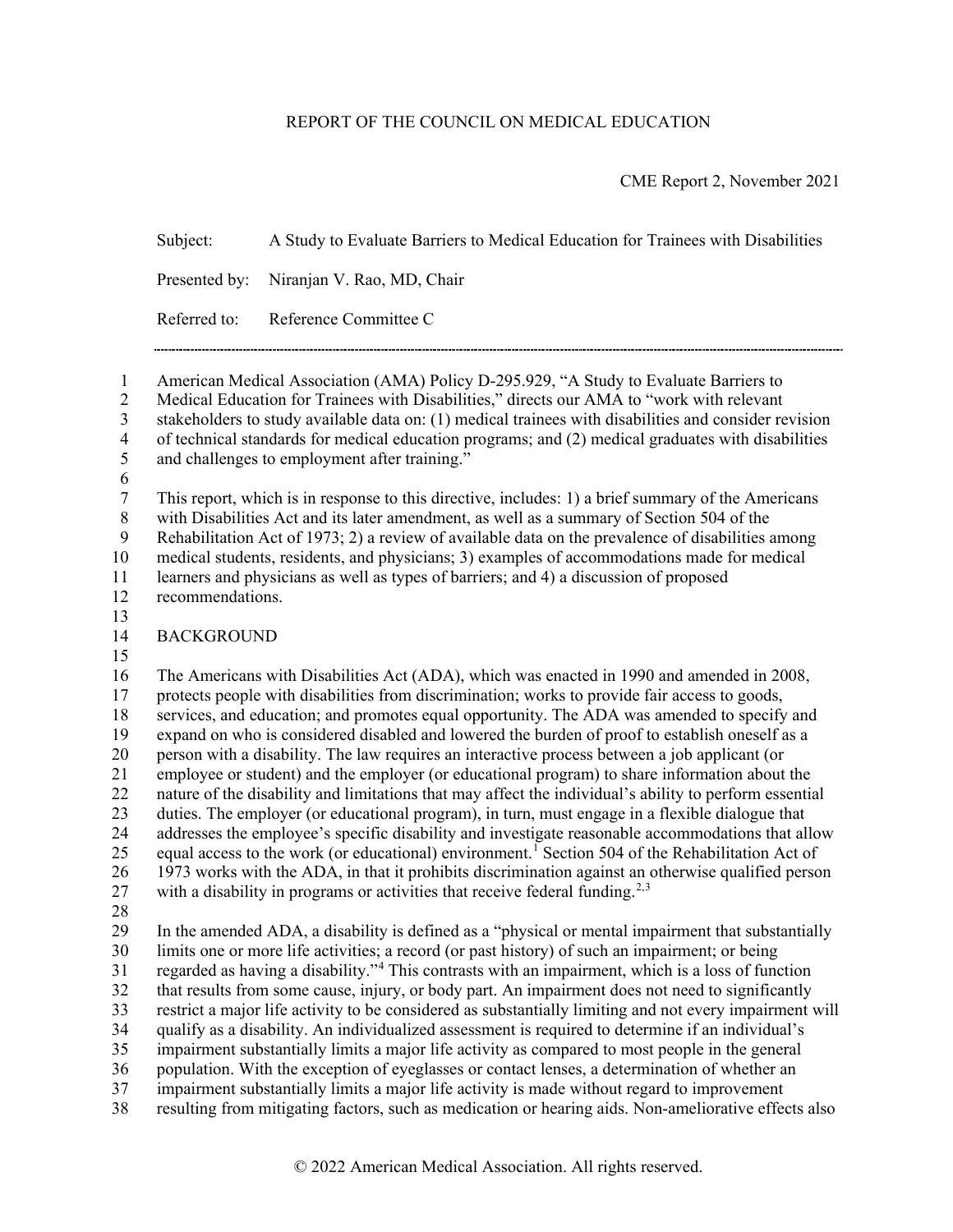may be considered when determining if an impairment is substantially limiting, including negative 2 side effects of medication or burdens associated with following a particular treatment regimen.<sup>4,[5](#page-15-4)</sup>  $\frac{3}{4}$  *Medical School Accreditation Standards Regarding Student Disabilities* 6 The Liaison Committee on Medical Education (LCME) accredits medical education programs<br>7 leading to the MD degree in the United States. Requirements concerning medical students with leading to the MD degree in the United States. Requirements concerning medical students with disabilities are addressed in Standard 10.5: A medical school develops and publishes technical standards for the admission, retention, and graduation of applicants or medical students in accordance with legal requirements. Element 10.5 provides further detail: Element 10.5: Technical standards for the admission, retention, and graduation of applicants or medical students: A statement by a medical school of the: 1) essential academic and non-academic abilities, attributes, and characteristics in the areas of intellectual-conceptual, integrative, and quantitative abilities; 2) observational skills; 3) physical abilities; 4) motor functioning; 5) emotional stability; 6) behavioral and social skills; and 7) ethics and professionalism that a medical school applicant or enrolled medical student must possess or be able to acquire, with or without reasonable accommodation, in order to be admitted to, be retained in, and graduate from that school's 20 medical educational program.<sup>[6](#page-15-5)</sup> In addition, schools are to communicate Standard 10.5 in hard copy and/or online in a manner that is easily available to and accessible by the public. In assessing compliance with Standard 10.5, the LCME survey team during the site visit (typically 26 occurring every eight years) will ask the school to provide the following information:<sup>[7](#page-15-6)</sup> 1. How does the medical school disseminate its technical standards for admission, retention, and graduation to potential and actual applicants, enrolled medical students, faculty, and others? 2. How are medical school applicants and/or medical students expected to document that they are familiar with and capable of meeting the technical standards, with or without accommodation (e.g., by formally indicating that they have received and reviewed the standards)? In addition, Element 3.4, Anti-Discrimination Policy, requires that a medical school has policy in place to ensure that it does not discriminate on the basis of age, disability, gender identity, national origin, race, religion, sex, sexual orientation, or any basis protected by federal law. This language, revised by the LCME in October 2019, is in effect for schools in the academic year 2021-2022. Schools will be asked to describe how their anti-discrimination policy is made known to members of the medical education community. The American Osteopathic Association's Commission on Osteopathic College Accreditation (COCA) accredits medical education programs leading to the DO degree in the United States. Element 9.1 addresses admissions policies for a college of osteopathic medicine (COM): A COM must establish and publish, to the public, admission requirements for potential applicants to the osteopathic medical education program and must use effective policies and procedures for osteopathic medical student selection for admission and enrollment, including technical standards for admissions. A COM must tie all admissions to the COM mission.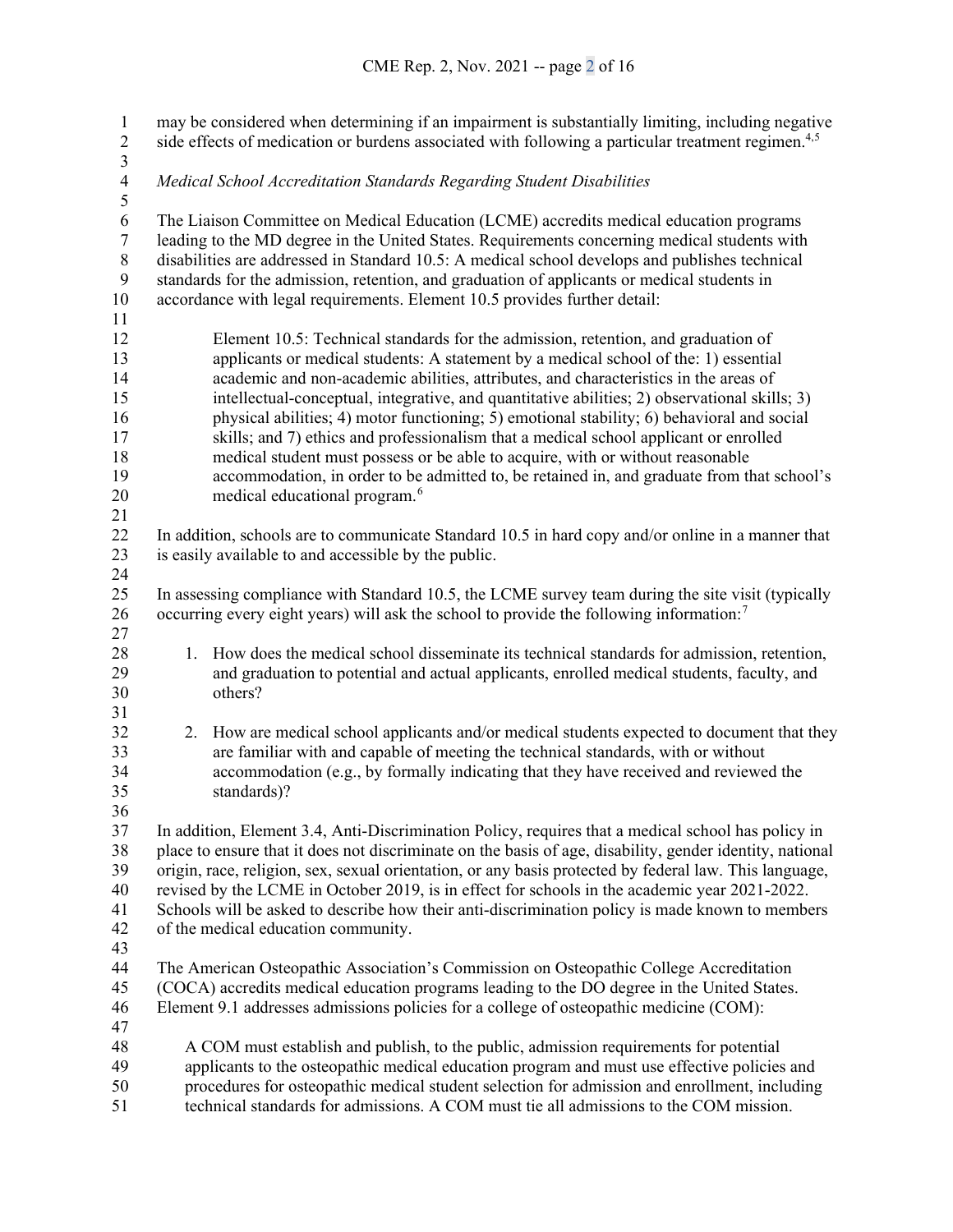Submission 9.1: Admission Policy 1. Provide all admission requirements and policies and procedures for osteopathic 3 medical student selection and enrollment.<br>4 2. Provide a copy of the technical standards is 2. Provide a copy of the technical standards required of matriculants.<br>3. Provide a public link to where the documents are published. 3. Provide a public link to where the documents are published. 6<br>7 In addition, Element 1.5 addresses non-discrimination: 8<br>9 A COM must demonstrate non-discrimination in the selection of administrative personnel, faculty and staff, and students based on race, ethnicity, color, sex, sexual orientation, gender, 11 gender identity, national origin, age or disabilities, and religion.<sup>[8](#page-15-7)</sup> Furthermore, the Educational Council on Osteopathic Principles (ECOP) has recommended non- academic criteria for admission and continued program participation for osteopathic medical students enrolled in DO programs. A "Technical Standards Document," made available through ECOP and distributed by the American Association of Colleges of Osteopathic Medicine (AACOM) defines the reasonable expectations of osteopathic medical students and physicians in 18 performing common and important functions of the osteopathic physician.<sup>[9](#page-15-8)</sup> *Residency/Fellowship Program Accreditation Standards Regarding Trainee Disabilities* The Accreditation Council for Graduate Medical Education (ACGME) accredits residency and fellowship programs and sets requirements for programs as well as the institutions in which training occurs. The ACGME's Common Program Requirements (CPRs) outline resources that must be provided to 27 residents and fellows.<sup>[10](#page-15-9)</sup> The program, with its sponsoring institution, must ensure a healthy and safe learning and working environment that, among other things, provides "accommodations for residents with disabilities consistent with the Sponsoring Institution's policy." [I.D.2.e]. In addition, the program director and the leadership team must "ensure the program's compliance with the Sponsoring Institution's policies and procedures on employment and non-discrimination" [II.A.4.a).(13)]. Finally, the learning environment must be a "professional, equitable, respectful, and civil environment that is free from discrimination, sexual and other forms of harassment, mistreatment, abuse, or coercion of students, residents, faculty, and staff" [VI.B.6.]. The ACGME's Institutional Requirements delineate the responsibility of the sponsoring institution regarding graduate medical education (GME). Among other services provided to trainees, such as behavioral health counseling, the institution "must have a policy, not necessarily GME-specific, regarding accommodations for disabilities consistent with all applicable laws and regulations." [IV.H.4.]<sup>[11](#page-15-10)</sup> In all situations for UME and GME, accommodations for an individual with a disability are expected, provided that the accommodation does not fundamentally alter the program, service, or activity associated with the job function or if it would impose undue financial or administrative

burden upon the program or institution.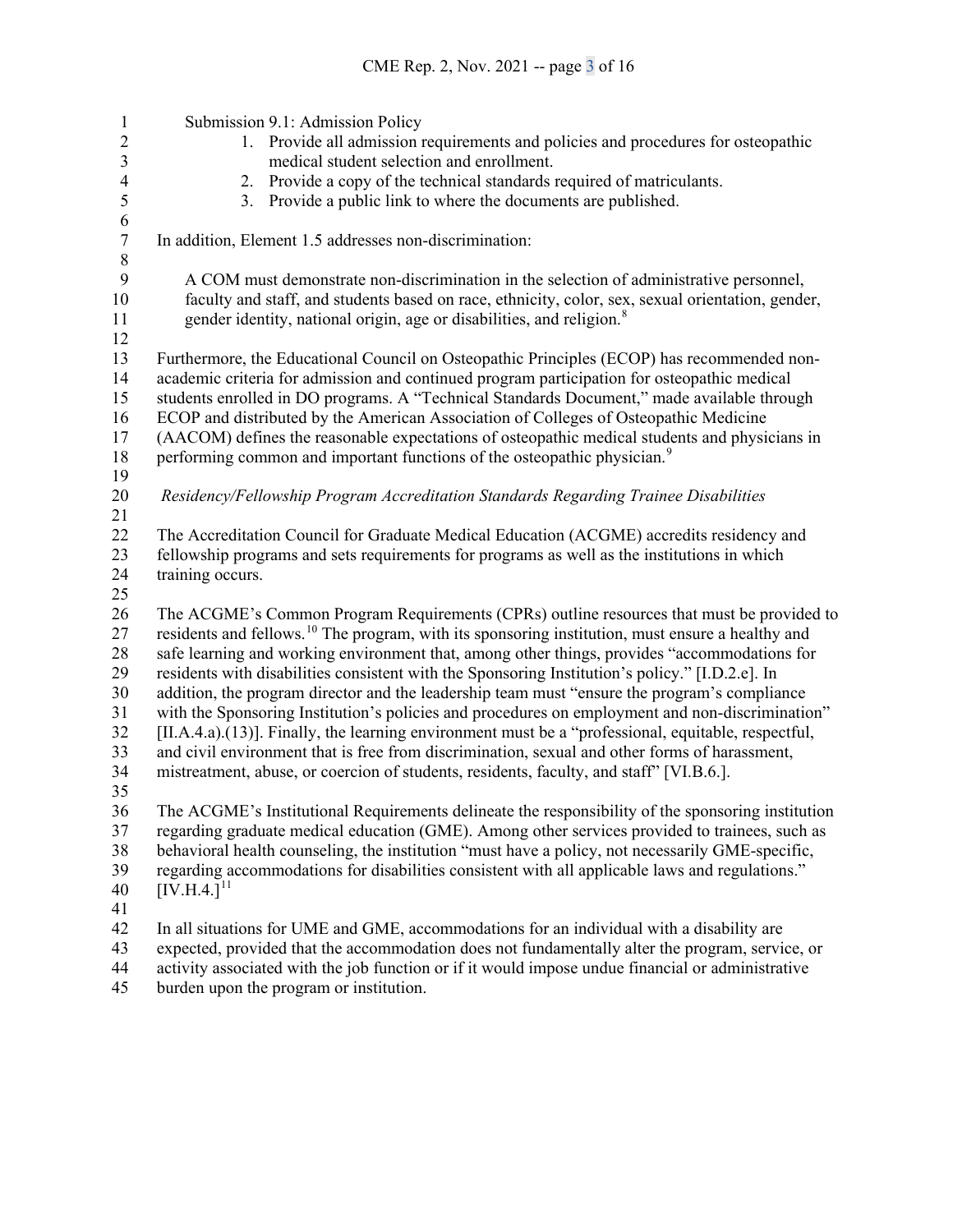# 1 PREVALENCE OF DISABILITIES AMONG MEDICAL STUDENTS, RESIDENTS/FELLOWS, 2 AND PHYSICIANS

 $\frac{3}{4}$ 

4 Among the employed U.S. adult population (ages 16 and older), 5.8 percent report some sort of disability (that is, difficulties with hearing, vision, cognition, mobility, self-care, and independent

disability (that is, difficulties with hearing, vision, cognition, mobility, self-care, and independent

6 living). The most commonly reported disability for employed adults is mobility (2.0 percent), followed by hearing (1.8 percent), cognitive (1.7 percent), vision (1.3 percent), independent liv

7 followed by hearing (1.8 percent), cognitive (1.7 percent), vision (1.3 percent), independent living (1.0 percent), and self-care (0.4 percent).<sup>12</sup>

 $(1.0 \text{ percent})$ , and self-care  $(0.4 \text{ percent})$ .<sup>[12](#page-15-11)</sup>

9

10 Two major surveys have been conducted to assess the prevalence and categories of disabilities

11 among students of MD-granting medical schools. Medical school staff responsible for assisting

12 students with implementing accommodations for their disabilities were surveyed in 2016.<sup>[13](#page-15-12)</sup>

13 Complete data were provided by 89 of 133 schools surveyed. Disabilities were reported for 2.7

14 percent of total enrollment, ranging from 0 percent to 12 percent. Attention deficit hyperactivity

15 disorder (ADHD) was the most prevalent disability (33.7 percent), followed by learning disabilities

16 (21.5 percent); psychological disabilities, such as depression or anxiety (20.0 percent); chronic

17 health issues (13.1 percent); other functional impairment (3.9 percent); visual impairment (3.0

18 percent); mobility disability (2.5 percent); and deafness (2.2 percent).

19

20 A follow-up survey in 2019 allows a comparison across time for the same schools.<sup>[14](#page-15-13)</sup> Overall, the

21 87 schools that responded in 2019 with complete data reported that 2,600 students had a disability,

22 representing 4.6 percent of enrollment, a 69 percent increase compared to 2016. Data for the 64

23 schools that responded to both surveys is presented in the table.

| Number of MD students (percent) with a disability, 2016 and 2019 |            |             |
|------------------------------------------------------------------|------------|-------------|
|                                                                  | 2016       | 2019        |
| <b>ADHD</b>                                                      | 369(32.3)  | 617(30.4)   |
| Learning disability                                              | 245(21.4)  | 371 (18.3)  |
| Psychological disability                                         | 233(20.4)  | 655(32.3)   |
| Chronic health disabilities                                      | 152(13.3)  | 365(18.0)   |
| Mobility disability                                              | 38(3.3)    | 74(3.6)     |
| Visual disabilities                                              | 34(3.0)    | 46(2.3)     |
| Deaf or hard of hearing                                          | 20(1.8)    | 25(1.2)     |
| Other functional impairment                                      | 51 (4.5)   | 49 (2.4)    |
| Overall disabilities                                             | 1,142(2.7) | 2,028 (4.6) |

24 The increase overall, and the changes in the reported type of disability, may represent more

25 students with disabilities being admitted to medical school, more existing students reporting a

26 disability, more complete reporting by the schools, more psychological disability presenting during

27 medical school (the largest difference between years), or a combination of these factors.<sup>14</sup>

28

29 A third survey has documented the prevalence and categories of disabilities among students of DO-

30 granting medical schools.<sup>[15](#page-15-14)</sup> Using the same techniques as the surveys of MD-granting schools, 32 31 eligible DO medical schools were surveyed, and 24 responded. Similar to MD schools, ADHD,

32 psychological disabilities, and chronic health disabilities were most frequently reported. Compared 33 to the total 2019 MD data (not shown), DO-granting schools reported significantly higher rates of

34 ADHD (33.5 percent) among those students with a disability than MD-granting programs (29.1

35 percent), and lower rates of psychological disability (23.7 percent vs 32.3 percent). Other

36 disabilities were reported at similar rates.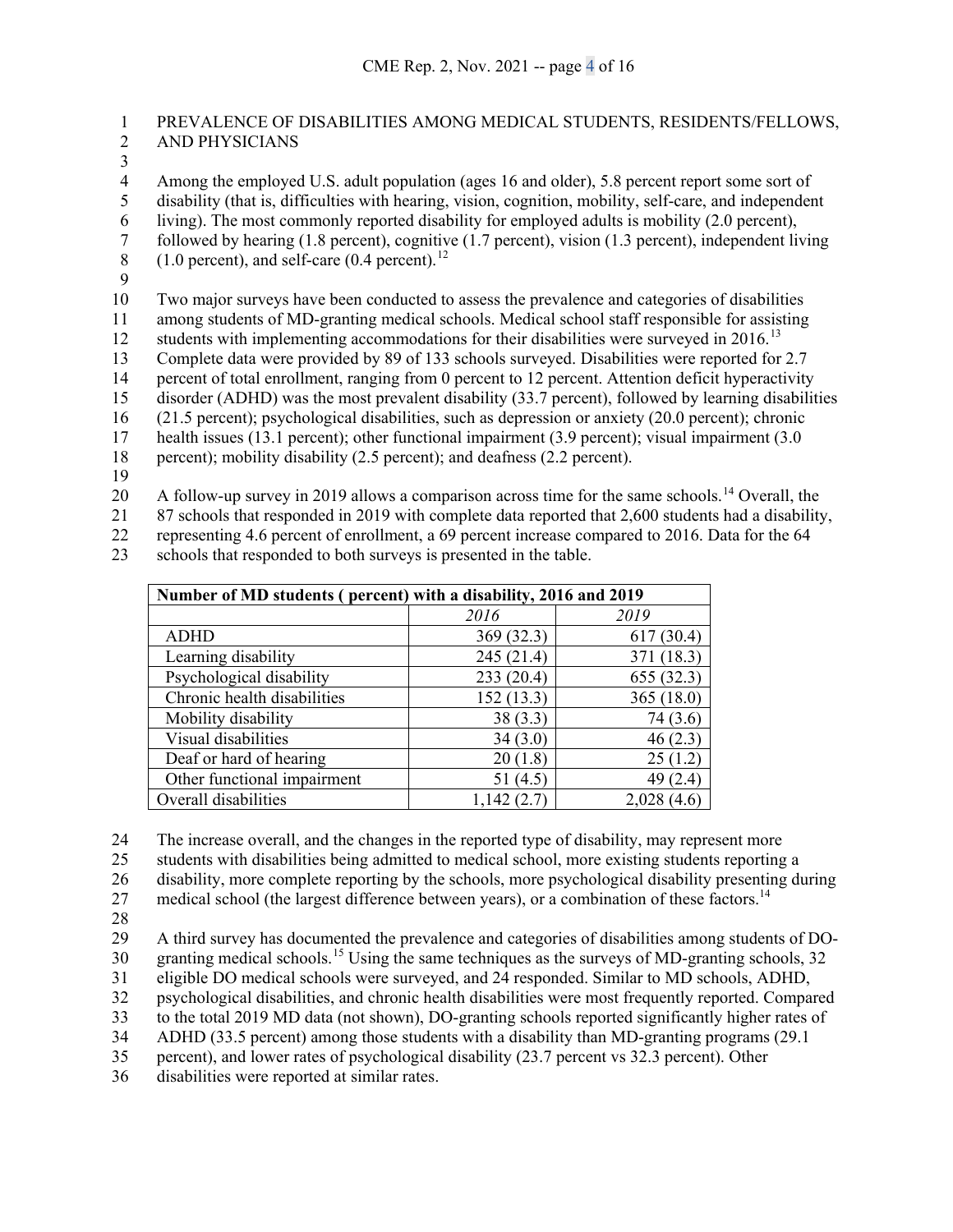Less is known about the prevalence of disabilities in residents and fellows in GME. A recent survey of academic family medicine departments (n=191) concerning prevalence of residents with 3 disabilities as well as residency program processes for accommodation, found relatively few<br>4 department chairs reporting having residents in the preceding five years who had a disability. 4 department chairs reporting having residents in the preceding five years who had a disability. Fifty<br>5 ercent of the 66 respondents reported no resident with a disability, 16.7 percent reported one percent of the 66 respondents reported no resident with a disability, 16.7 percent reported one resident, and 33.3 percent reported two to five residents.<sup>[16](#page-16-0)</sup> There are more than 700 family<br>medicine GME programs in the United States, so these findings may not be representative

7 medicine GME programs in the United States, so these findings may not be representative of family medicine residency programs overall.

- family medicine residency programs overall.
- 

The GME environment, in which the learner is also an employee, may discourage trainees from

 disclosing disabilities, either during the interview for a residency position or after joining the 12 program.<sup> $17$ </sup> Furthermore, the difference in administrative structure in GME, compared to medical

school, may challenge residents/fellows seeking accommodation, and thus deter them from

14 reporting a disability.<sup>[18](#page-16-2)</sup> Nonetheless, it can be assumed that disabilities reported in medical school will continue to be experienced by trainees in GME.

 Information on the prevalence of disabilities among practicing physicians is also relatively scarce. One survey distributed in 2014 to 148 family medicine department chairs found that 31 (of the 88 respondents) reported faculty with a physical or sensory disability.<sup>[19](#page-16-3)</sup> The most common disabilities reported for the 50 faculty members were mobility, hearing, and mental health problems. Only seven of the department chairs knew of these disabilities at hiring. A similar survey conducted in 22 2019 found fewer family medicine department chairs reporting faculty members with disabilities 23 (21 chairs reporting out of 68 respondents).<sup>16</sup> Both surveys had low response rates, and it is likely that disability among faculty physicians is under-reported. A national survey of physicians in 2019 included questions regarding disabilities. Of 6,000 physicians (a representative sample), 178 (3.1 percent of the weighted sample) self-identified as having a disability. The most commonly reported disability was a chronic health condition (30.1 percent), followed by psychological (14.2 percent), 28 other disabilities (e.g., essential tremors) (13.4 percent), hearing (12.1 percent), ADHD (10.4 percent), visual (7.8 percent), and learning (2.6 percent). Multiple disabilities were reported by 15.7 30 percent.<sup>[20](#page-16-4)</sup> The proportion of physicians reporting a disability is considerably lower than that 31 reported by the employed adult population overall<sup>12</sup> and may reflect under-reporting and/or that the profession of medicine is perceived as inhospitable and discouraging to those with disabilities. 

# EXAMPLES OF ACCOMMODATION

 Similar to data on the prevalence of disabilities, information on the types of accommodations provided is more common for medical students than for physicians. The most frequent accommodations reported in 2016 by medical schools for students with disabilities include the following:

- Testing, such as providing extra time and/or low distraction environments (97.8 percent)
- Facilitated learning, such as note takers and/or recorded lectures (69.7 percent)
- Assistive technologies, such as text-to-speech (42.7 percent)
- Clinical, such as leaves of absence and/or relief from overnight call (34.8 percent)
- Housing, such as single rooms and reserved parking (23.6 percent)
- Hearing-related, such as employing a transcriptionist or sign language interpreter (18.0 percent)
- 47 Ergonomic  $(15.7 \text{ percent})^{13}$
- 

 In the follow-up survey in 2019, questions about accommodations were divided into didactic and clinical environments and results were similar. Testing accommodations were most often reported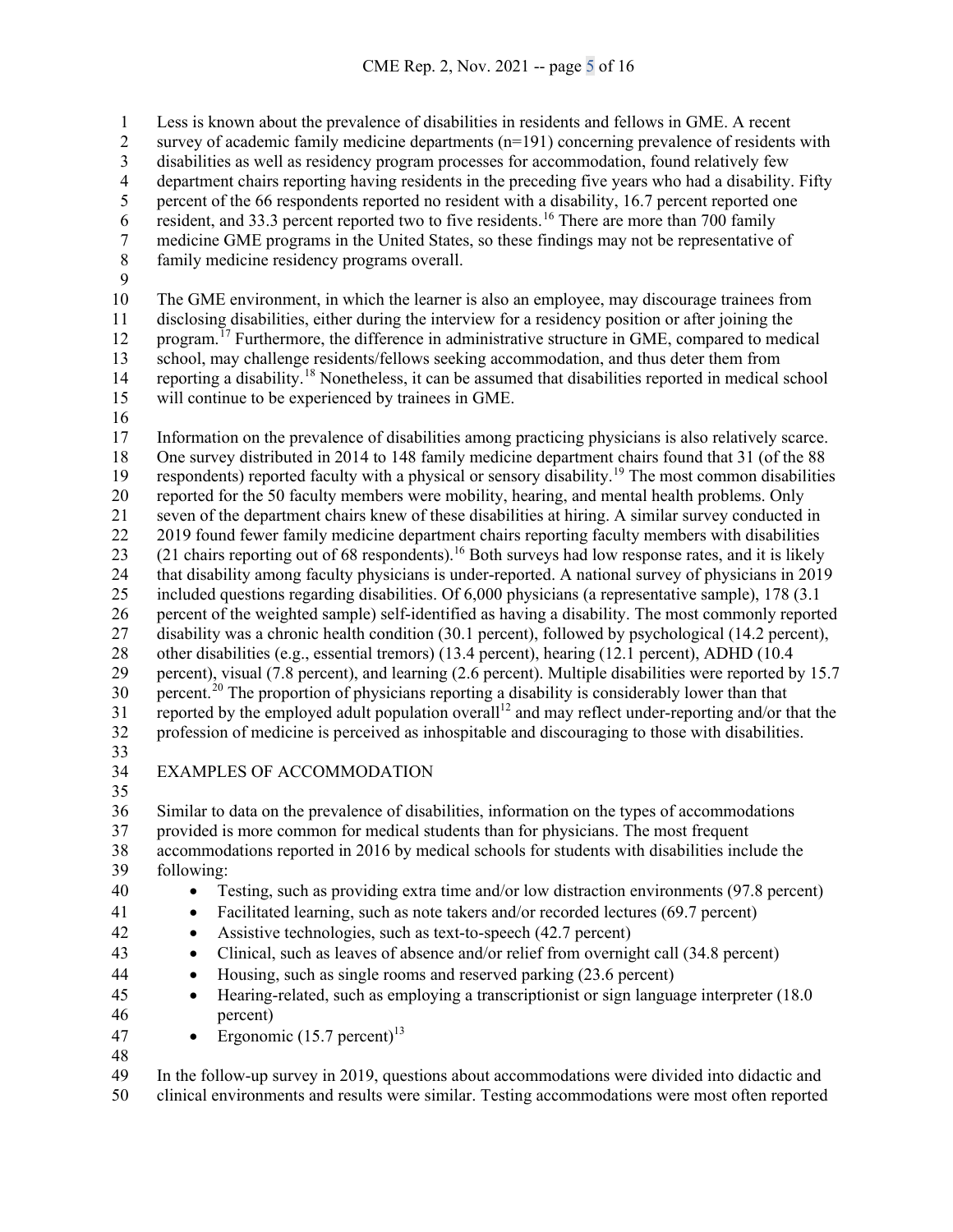in the didactic years (100 percent of schools), but 75 percent of schools reported this

- accommodation for the clinical years as well. Facilitated learning was reported only for didactic
- 3 years by 77.4 percent of schools, as were ergonomic accommodations (35.7 percent).<br>4 Accommodations in the clinical environment were reported by 68.7 percent of school
- Accommodations in the clinical environment were reported by  $68.7$  percent of schools.<sup>14</sup> In the
- similar study of DO-granting schools, all DO students disclosing disability received a form of
- didactic or clinical accommodations, compared to 93.3 percent of MD students. Accommodations
- 7 to the clinical environment, such as a decelerated clinical year or release from overnight call, were<br>8 more frequently provided in MD-granting programs when compared to DO-granting programs
- 8 more frequently provided in MD-granting programs when compared to DO-granting programs (68.7 percent vs 21.7 percent).<sup>15</sup>
- $(68.7 \text{ percent vs } 21.7 \text{ percent})$ .<sup>15</sup>
- 

 New and existing technologies allow trainees to meet standards and work within a clinical setting. For example, amplified and visual stethoscopes, standing wheelchairs, dictation software, and Communication Access Real-Time Translation have allowed students and physicians with disabilities, such as hearing/visual impairment or spinal cord injuries, to earn their medical degrees and enter practice. Intermediaries can also be used in the clinical setting, in which students or physicians direct trained professionals to perform actions that the disabled individuals cannot 17 conduct themselves.<sup>[21](#page-16-5)</sup> An example of an adaptive environment for a deaf medical student in a one- month visiting rotation in emergency medicine has been described in which a designated health care interpreter, captioning added to instructional videos in online learning platforms, an adaptive headset, and specialized medical sign language developed for the rotation (for terms not in

- 21 American Sign Language) were successfully integrated into the rotation.<sup>1</sup>
- 

 In a study of family medicine faculty, the most commonly reported accommodations provided for faculty with disabilities were adjusting the work schedule and providing additional time to

- 25 complete tasks. Also common was the use of assistive technology and durable equipment.<sup>19</sup>
- 

 In a review of medical school technical standards, found online or available upon request, roughly 40 percent of schools provided information on types of accommodations allowed for hearing, vision, and mobility disabilities. Of those, 97 percent allowed auxiliary aids for all three types of disabilities. A slightly smaller number of schools (approximately 85 percent) provided information on whether intermediaries (such as interpreters) were allowed as accommodations; few schools 32 allowed them (approximately 15 percent).

- 
- BARRIERS FACED BY TRAINEES
- 

A recent report by the Assocition of American Medical Colleges (AAMC), "Accessibility,

Inclusion, and Action in Medical Education: Lived Experiences of Learners and Physicians with

38 Disabilities,"<sup>18</sup> represents the culmination of in-depth interviews with students, residents, and

physicians with disabilities. Several of the report's many recommendations are highlighted below.

 The report describes two types of barriers confronting students and residents with disabilities— structural and cultural. Structural barriers include restrictive and outdated policies and procedures, poor understanding of clinical accommodations, a lack of disability and wellness support services,

- and a physical environment that limits accessibility. These barriers can have immediate and
- 45 practical implications for trainees.<sup>21</sup> Cultural barriers include the attitudes, beliefs, and values of the medical community.
- 
- *Medical School Technical Standards and Facilitating Access*
- 

The technical standards (TS) that a medical school publishes are used to inform a prospective or

current medical student about a school's expectations are for cognitive, sensory, and mobility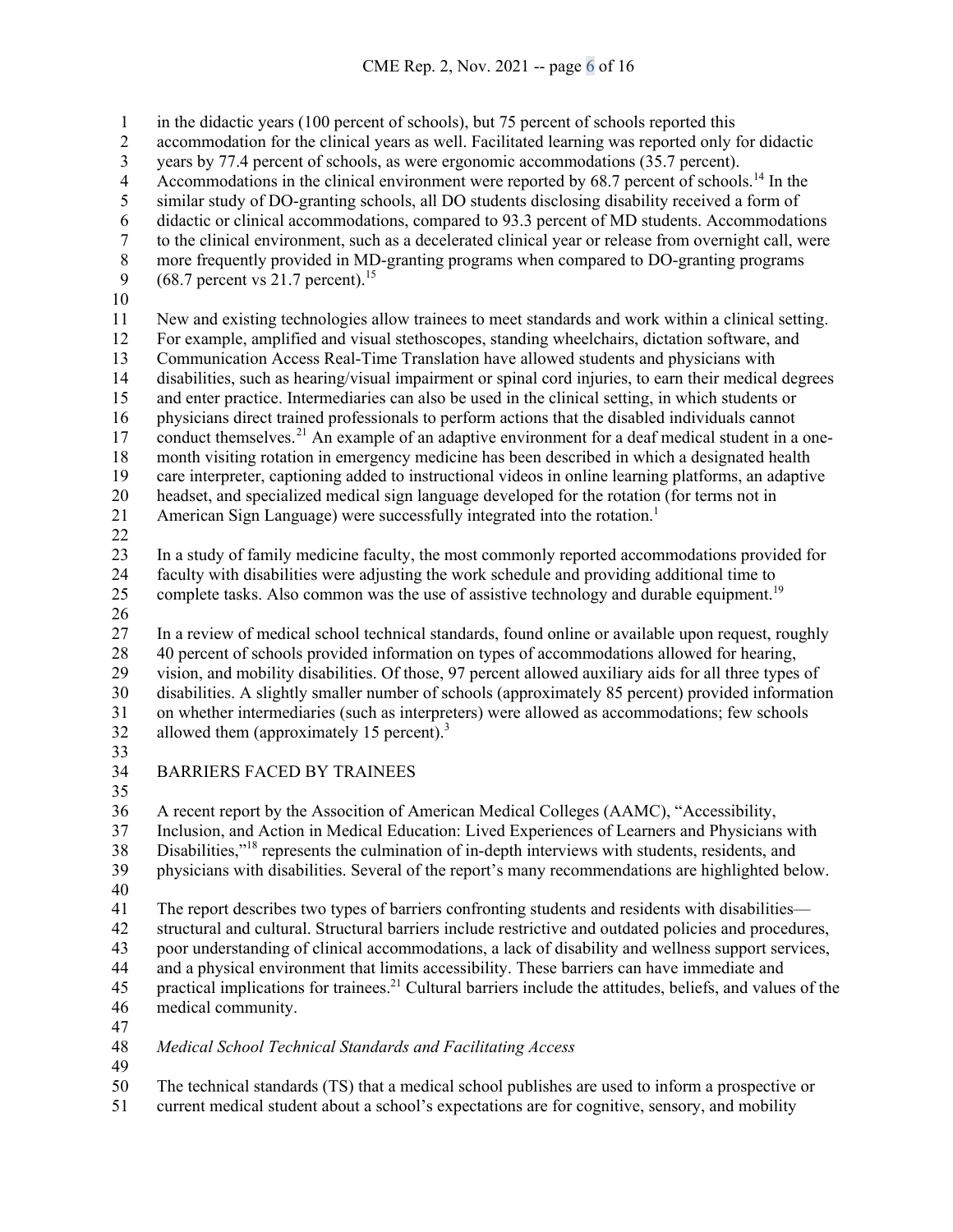abilities. The AAMC has released guidelines for TS and a handbook on students with disabilities,

but it is up to schools to develop their own standards.<sup>[22](#page-16-6)</sup> There is great variability between schools,

3 with some using inclusive, detailed language and identifying possible accommodations, such as interpreters and transcriptionists. Other schools state, for example, that students need to hear

4 interpreters and transcriptionists. Other schools state, for example, that students need to hear<br>5 "adequately" for communication and that an intermediary is not appropriate, or that "signific-"adequately" for communication and that an intermediary is not appropriate, or that "significant"

6 disabilities must be disclosed. Leaving the definition of "adequately" and "significant" up to a prospective student may deter those with disabilities from applying.<sup>22</sup> prospective student may deter those with disabilities from applying.<sup>22</sup>

8<br>9 Clear, easily obtainable TS are important for prospective students with disabilities in ascertaining which schools may be welcoming and supportive. In 2016 Zazove et al. published the results of a study to determine the availability of TS in medical schools and evaluated the language used in TS 12 relative to the ADA.<sup>3</sup> Their research covered the years 2012-2014 and included all MD- and DO- granting schools. They found that 84 percent of all schools had TS available on their websites. Ten percent of MD schools and six percent of DO schools did not have TS on their websites or make their TS available even after two inquiries. One-third of schools used language that expressed a willingness to provide accommodations for disabilities, 49 percent used equivocal language, five percent used unsupportive language, and 14 percent did not provide information on accommodations. One-third of schools required full function of hearing, 26 percent required full function of vision, and 24 percent required full mobility functionality. Roughly 10 percent did not provide information on function level required. Overall, schools with language in the TS that expressed a willingness to accommodate students with disabilities were also more likely to allow reasonable accommodations, assume responsibility for providing those accommodations (rather than the student), accept auxiliary aides, and accept intermediaries. Additional study is required to determine any changes in the number of schools making available their TS and their willingness to provide accommodations.

 A criticism leveled at many TS is that there may be a focus on deficits rather than on the ability to perform the work.[23](#page-16-7) An "organic" standard requires students to demonstrate physical, cognitive, behavioral, and sensory abilities without assistance. For example, students are expected to have hearing ability at a particular decibel level without assistance. A "functional" standard focuses on the student's abilities, with or without assistive technology or accommodation, and may state that 32 students must be able to obtain the necessary information by hearing or other means. McKee et al.<sup>23</sup> discuss how organic TS are based on three assumptions that are not derived from empirical evidence: 1) accommodations pose patient safety risks; 2) accommodations are costly; and 3) graduates, even those with disabilities, should be able to pass licensure exams without accommodation.

 Concerning patient safety, no legal case has been found to demonstrate harm to a patient based on an accommodation provided to a physician with a disability. Physicians and students with

disabilities typically are aware of their limitations and develop strategies to adapt to the

environment. The costs of accommodation vary greatly. The ADA does not allow cost to justify

discrimination toward students or physicians with disabilities. Medical schools,

residency/fellowship programs, and employers are ultimately responsible for paying for reasonable

accommodations. Assistive technologies rapidly change, and appropriate, cost-effective

accommodations can be found on industry and government websites. The ADA requires licensure

examinations to provide appropriate accommodations such as sign language interpreters and

extended test time. The incorporation of accommodation into the testing environment thus mimics

the learning and practicing environment of the student or physician, and the examination assesses

49 performance more accurately than if the disabled test taker were denied accommodation.<sup>23</sup>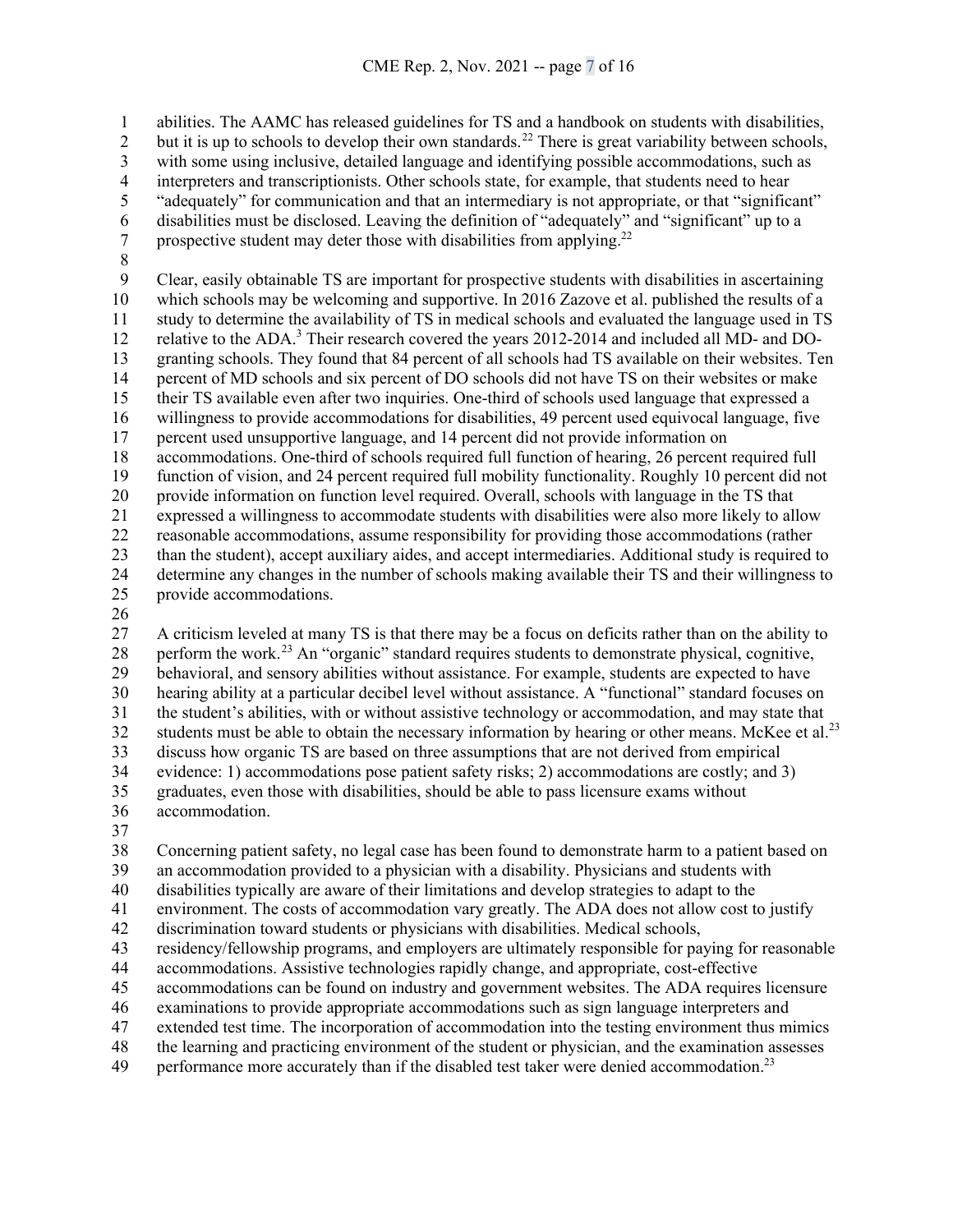The Association of Academic Physiatrists has addressed the issue of updating medical school TS.<sup>[24](#page-16-8)</sup> 2 Stating that a functional approach to TS promotes inclusivity by emphasizing abilities rather than 3 limitations, its report describes standards that allow students to use accommodations and permit<br>4 incorporation of technological and medical advances as they become available. Functional TS 4 incorporation of technological and medical advances as they become available. Functional TS<br>5 describe what skills the student must master—e.g., effective communication with patients and describe what skills the student must master—e.g., effective communication with patients and the 6 care team—but not the manner in which the student must achieve them (e.g., must use vision, etc.).<br>7 Changes in medical practice and medical education coincide with an increased use of assistive 7 Changes in medical practice and medical education coincide with an increased use of assistive technology, for all health professionals regardless of limitations. Team-based care, new 8 technology, for all health professionals regardless of limitations. Team-based care, new<br>9 information management skills, and an emphasis on problem-solving skills rather than information management skills, and an emphasis on problem-solving skills rather than memorization of facts combined with competency-based education can allow for performance assessment of students with disabilities using reasonable accommodations. Students can demonstrate mastery of skills through alternative methods. *Entry to GME* 

 Students in or graduates from MD-granting medical schools who are applying to U.S. residency 17 programs generally must pass or at least have taken  $\text{USMLE}^{\circledast}$  Step 1 and Step 2 to be offered an 18 interview invitation from a residency program. The National Board of Medical Examiners<sup>®</sup> (NBME), which co-owns the USMLE with the Federation of State Medical Boards, provides a process through which a prospective exam taker can request disability accommodations for the examinations. Extensive documentation of the disability as well as evidence of previous educational examination and educational accommodations is required. The NBME requests at least 60 days to process a request. Applicants who have applied for and received accommodations for 24 Step 1 must apply again for accommodations for Step  $2.^{25}$  $2.^{25}$  $2.^{25}$  Medical schools provide timelines for students who may seek accommodation from the NBME and advise a minimum of 6 months to include document preparation, submission, and review by the NBME plus additional time in case 27 of an appeal.<sup>[26,](#page-16-10)[27](#page-16-11)</sup> Students, however, have anecdotally reported lengthier response times from the NBME, resulting in delays in taking the exam(s), which have in turn impacted application to and acceptance into residency programs.

Similarly, students in or graduates from DO-granting institutions who are applying to U.S.

 residency programs generally must pass or at least have taken COMLEX-USA Examination Level 1 and Level 2 to be offered an interview invitation from a residency program. The National Board 34 of Osteopathic Medical Examiners® (NBOME) provides a process through which a prospective exam taker can request disability accommodations for the examinations. Documentation of the disability and a completed application is required. The NBOME states that the process may require 90 days from receipt of a completed application to process a request, though additional time may be necessary prior to rendering a decision.<sup>[28](#page-16-12)</sup>

 Once in GME, similar to the undergraduate environment, structural barriers for disabled learners include an absence of 1) clearly defined policies and processes; 2) a knowledgeable and responsible point person for facilitating accessibility requests; and 3) an understanding of legal 43 requirements under the ADA.<sup>18</sup>

 The ACGME requires that sponsoring institutions have policy regarding accommodations for disabilities and that GME programs both provide accommodations for residents with disabilities consistent with the employing sponsoring institution as well as comply with that institution's policy on employment and nondiscrimination. Unlike medical school TS, there is no requirement as to where or how an applicant to a training program can find that information. A recent review was

 conducted of institutional policies of the 50 largest training institutions to assess compliance with the ACGME's Common Program Requirements and Institutional Requirements (I.D.2.e, and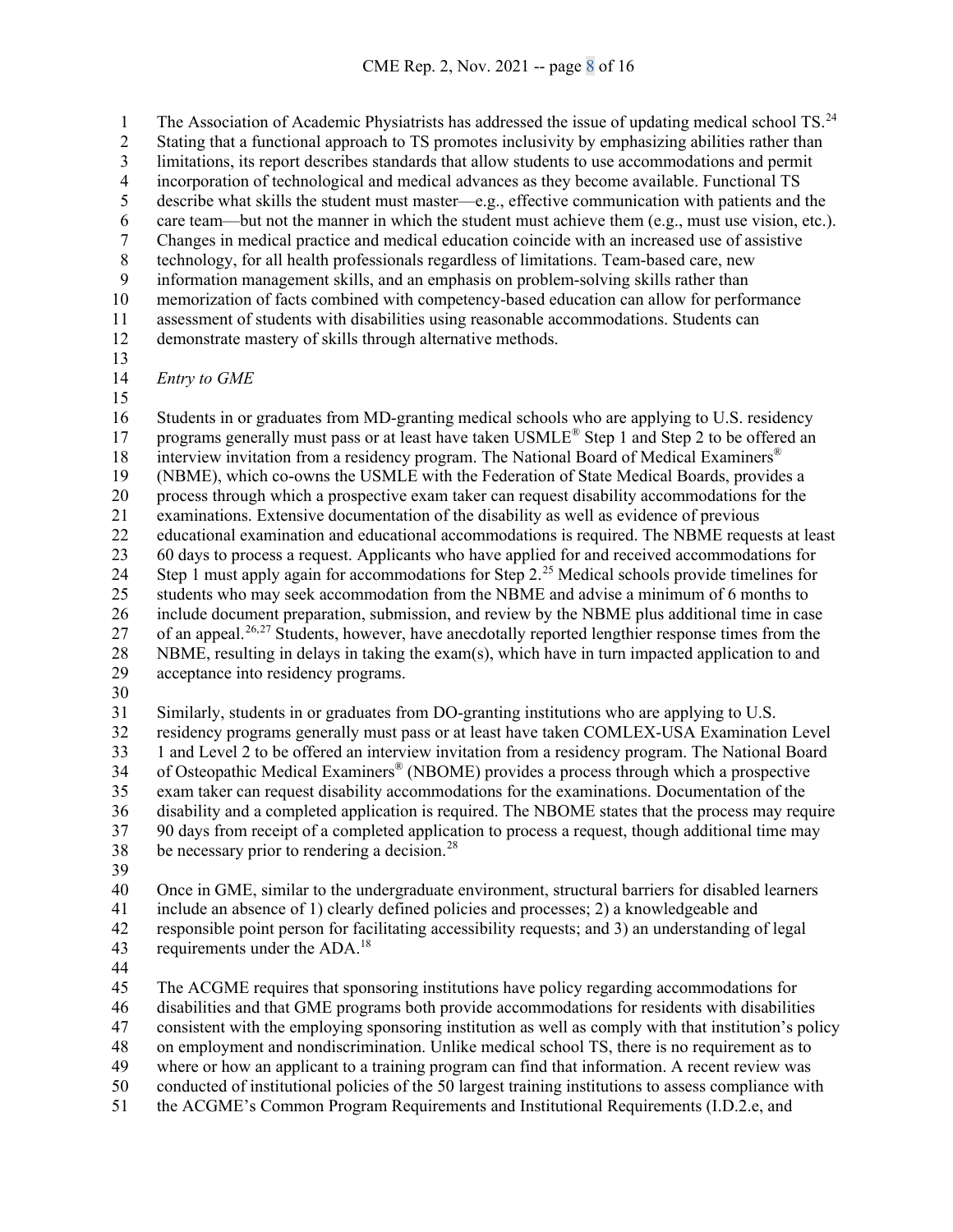IV.H.4., respectively) concerning disability.<sup>[29](#page-16-13)</sup> The review also analyzed GME policy in terms of alignment with recommendations included in the AAMC's report (mentioned above) on disability. 3 The majority of institutions maintained a GME policy online (76 percent) or provided one upon<br>4 request (18 percent). Of the 47 institutions with GME policy available, 32 (68 percent) contained 4 request (18 percent). Of the 47 institutions with GME policy available, 32 (68 percent) contained a<br>5 statement on disability in compliance with ACGME requirements, 23 with the statement found statement on disability in compliance with ACGME requirements, 23 with the statement found 6 online. Of those institutions with a disability policy, 12 (38 percent) included language that<br>7 encouraged disability disclosure, 17 (53 percent) provided a statement regarding the confide encouraged disability disclosure, 17 (53 percent) provided a statement regarding the confidential 8 nature of documentation regarding accommodation, and 19 (59 percent) described a procedure for<br>9 disclosing disabilities and requesting accommodation. The AAMC report on accessibility and disclosing disabilities and requesting accommodation. The AAMC report on accessibility and inclusion in medical education recommends institutions have on staff a designated point person(s) for disability concerns, through which accommodation requests should pass. Of the institutions with policy reviewed, only 5 reported such a process. Over half of the 32 institutions required residents to disclose a disability to program directors (some to program directors and a member of human resources), not in line with AAMC recommendations. In addition, findings from the survey of chairs of family medicine departments found that while 56.3 percent of chairs reported they had a written policy for disability disclosure, 36.6 percent did not know if they had one, and seven percent reported no written policy available. As found in the above study of institutions, over half of family medicine department chairs confirmed that the program director was the contact for 19 disability disclosure, which can be a conflict of interest and against recommendations.<sup>16</sup> Clearly stated and easily found accommodation policies can help applicants determine if a program and its institution are willing to work with the resident to maximize the learning environment. Ambiguous or absent policies may lead an applicant to assume that the program will not make accommodations, which will discourage applying to the program, or, if accepted, may prevent the 25 resident from seeking assistance with a disability.<sup>[30](#page-16-14)</sup> Students are encouraged to discuss accommodations with a program immediately after matching into the program to ensure ample time for implementing schedule changes or accommodations; however, students may be reluctant 28 to do so if they perceive that a disability will be seen as a liability.<sup>18, 30</sup> It is possible that some disabilities may be less apparent in virtual versus live interviews (e.g., physical disabilities). A review of the literature on best practices for virtual interviews for residency did not include a discussion on the impact of virtual interviews may have on disability 33 disclosure.<sup>[31](#page-16-15)</sup>

 A designated, qualified person responsible for processing requests for accommodation and managing disability services is essential to ensure that residents are confident that the process is administered professionally and confidentially. A disabilities service provider may be within the human resources department or a part of an institution-wide disabilities committee. The provider or committee will be aware of the legal obligations of the ADA, unlike program directors or program 40 staff, who may not be.<sup>30</sup> A program may offer accommodations to residents with apparent disabilities; residents with non- or less-apparent disabilities, but who are uncomfortable disclosing disabilities to program directors, may not receive an offer. Without clearly stated policy and an expert to manage the interactive process of determining reasonable accommodations, residents may fruitlessly disclose their disabilities to staff who are without knowledge or authority to assist and 45 may experience delays in obtaining accommodations.<sup>30</sup> 

# BALANCE WITH PATIENT SAFETY

Melnick cautions that the laudable goal of increasing inclusion must be balanced against the

medical profession's responsibility to place the interests of patients "above the interests of aspiring

51 students."<sup>[32](#page-16-0)</sup> Furthermore, the profession has done little to develop consensus on what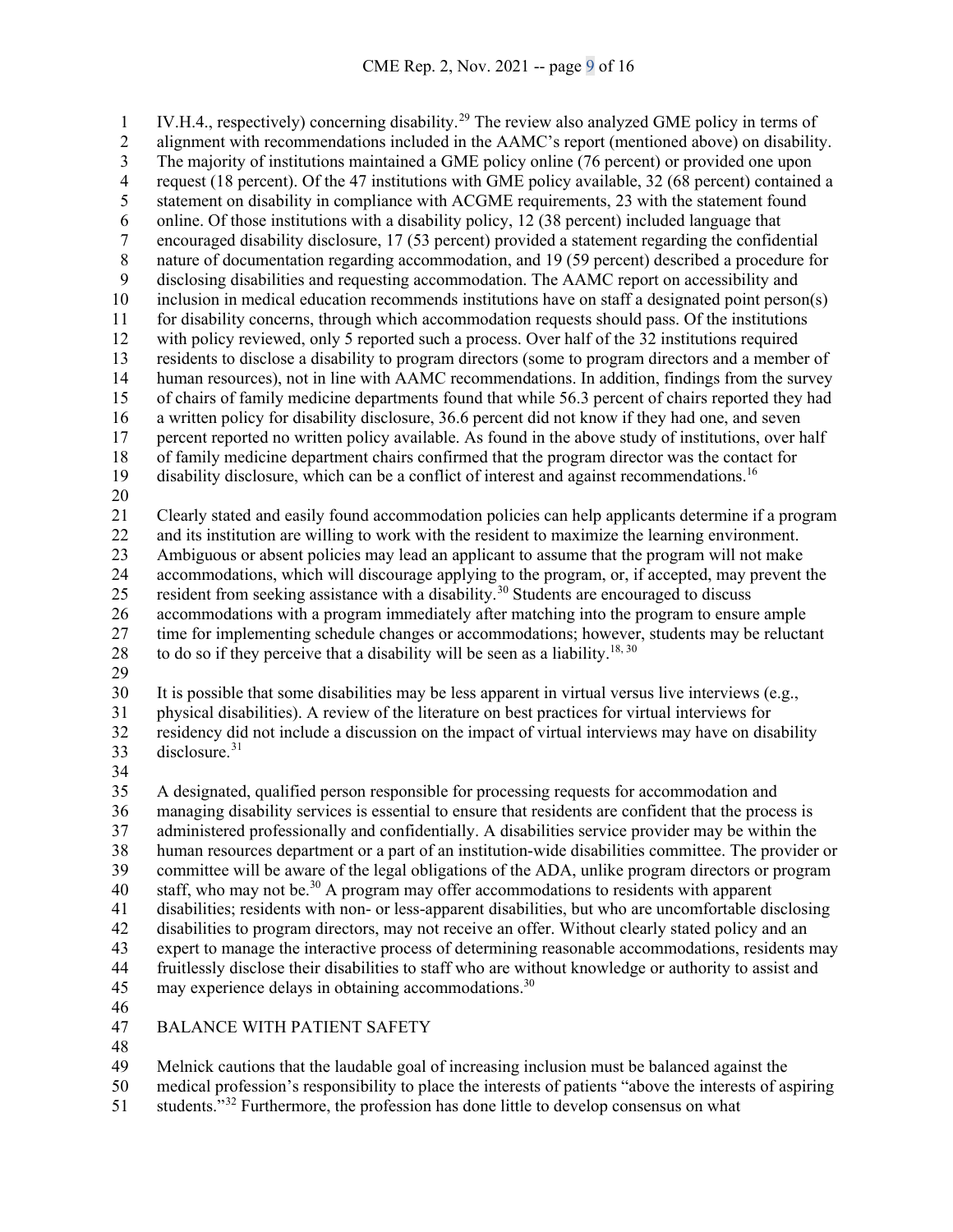accommodations would fundamentally alter the formation and assessment of a physician. Medical schools employ TS to provide guidance, but GME lacks similar standards. A goal of current 3 medical education is to prepare a physician who can demonstrate proficiency in the undifferentiated practice of medicine. State licensing authorities lack consensus on 4 undifferentiated practice of medicine. State licensing authorities lack consensus on what comprises<br>5 essential physical and cognitive capabilities for physicians. Melnick proposes discussion and essential physical and cognitive capabilities for physicians. Melnick proposes discussion and research on what those essential abilities are, so that individual learners with disabilities can be 7 supported in a way that does not alter the profession's ability to teach and assess those essential<br>8 abilities. Meeks et al.<sup>21</sup> also propose an ecological study to measure the performance path of abilities. Meeks et al.<sup>21</sup> also propose an ecological study to measure the performance path of learners with disabilities, identify what assistance and accommodations are best suited to vari learners with disabilities, identify what assistance and accommodations are best suited to various disabilities, track the employment experiences of physicians with disabilities, and examine the effect of those physicians on patient care. Little is known about the process by which physicians with disabilities find employment, although it is assumed that they are guided by past experience with the ADA process and responses of various educational and institutional administrations. CURRENT AMA POLICY AMA policies related to this topic are listed in the Appendix. SUMMARY AND RECOMMENDATIONS The medical education community should accelerate the pace of inclusion of physicians with disabilities for several reasons. The ADA stipulation that institutions cannot discriminate against a qualified individual on the basis of disability and requires institutions to make reasonable accommodations to allow the individual equal opportunity to participate in the institution's programs (or employment). Second, in 2016 the U.S. population was estimated to have a disability 26 rate of 12.8 percent (some estimates are higher), increasing by 7.6 percent since .<sup>11</sup> The rate at which medical students present with disabilities is also growing—specifically, 4.6 percent of students enrolled in 2019 compared to 2.7 percent in 2016. Although the number of physicians with disabilities in the health care workforce is small, estimated at 3.1 percent, it is believed that these physicians can better understand and empathize with patients with disabilities. A more diverse population of medical students and physicians, including those with disabilities, can introduce new  $\frac{1}{2}$  approaches to care, both for patients with and without disabilities.<sup>23</sup> Improved education about disability coupled with the opportunity to learn directly from peers with disabilities in the medical education setting can challenge existing beliefs about disabilities and increase awareness of the 35 potential of both patients and physicians with disabilities.<sup>22</sup> To increase access to medical education for learners with disabilities, it is important that applicants, either to medical schools or residency programs, have ready access to the information necessary to make an informed decision about whether that educational environment has the appropriate resources and institutional culture to support necessary accommodations. Institutions should review and evaluate their technical standards to remove restrictive "organic" standards and replace them with "functional" standards that emphasize what learners can do rather than what they cannot do. Institutions, undergraduate and graduate, should have readily available designated disability service providers who are knowledgeable about the ADA and aware of current resources and strategies to

best process accommodation requests. Providers of high-stakes examinations need to remain

responsive and flexible in reviewing and approving accommodations, especially if the number of

exam takers with disabilities increases. Research on which accommodations are most effective in

 the patient care and learning environment will assist in determining future strategies for creating a safe and inclusive medical workforce. Future study may be warranted to examine challenges to

employment after training for individuals with disabilities, as there are limited data available on

physicians with disabilities in the workforce.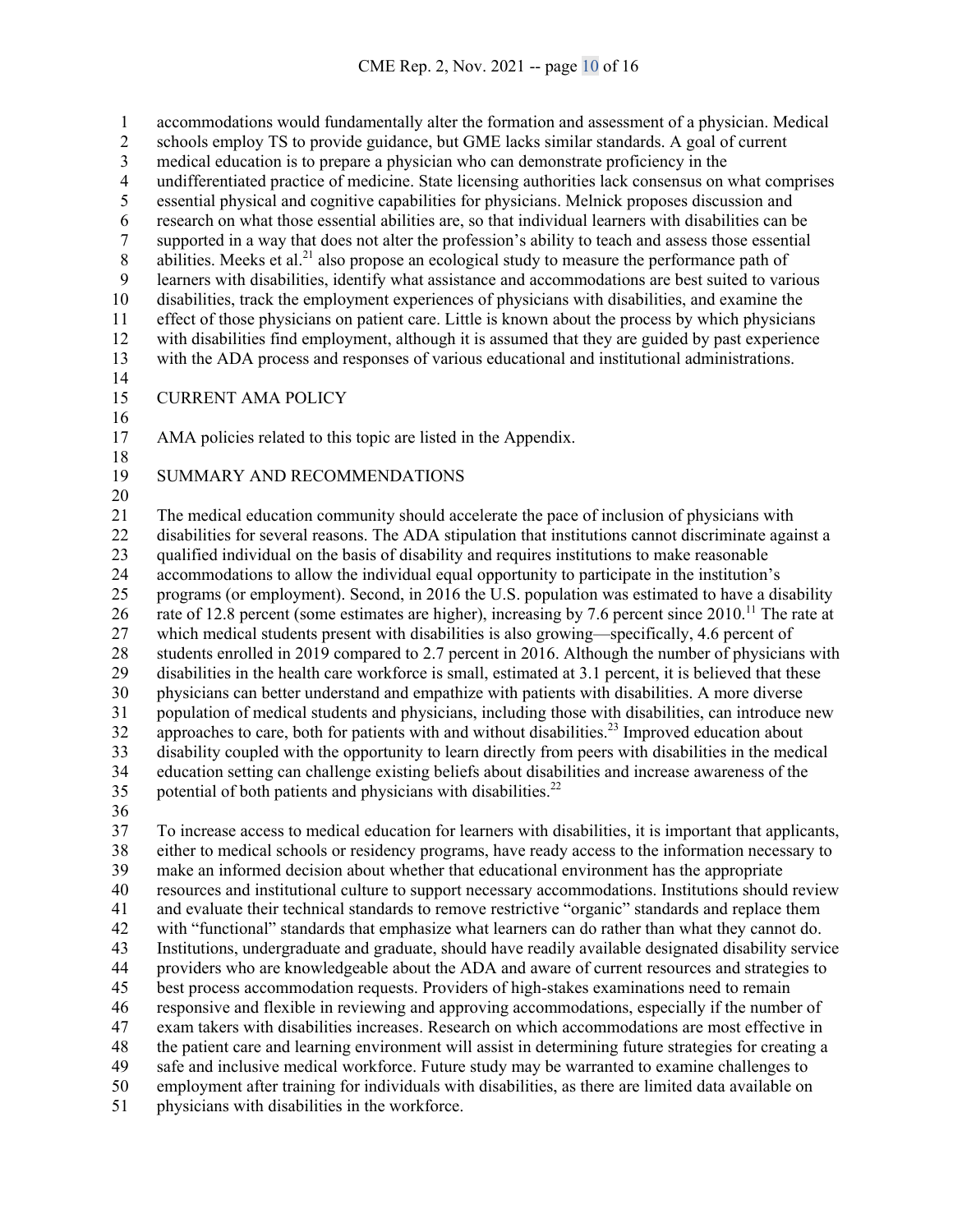| 1                        |    | The Council on Medical Education therefore recommends that the following recommendations be     |
|--------------------------|----|-------------------------------------------------------------------------------------------------|
| $\overline{2}$           |    | adopted and the remainder of this report be filed:                                              |
| 3                        |    |                                                                                                 |
| $\overline{\mathcal{A}}$ | 1. | That our American Medical Association (AMA) urge that all medical schools and graduate          |
| 5                        |    | medical education (GME) institutions and programs create, review, and revise technical          |
| 6                        |    | standards, concentrating on replacing "organic" standards with "functional" standards that      |
| $\boldsymbol{7}$         |    | emphasize abilities rather than limitations, and that those institutions also disseminate these |
| $\,8\,$                  |    | standards and information on how to request accommodations for disabilities in a                |
| 9                        |    | prominent and easily found location on their websites. (Directive to Take Action)               |
| 10                       |    |                                                                                                 |
| 11                       | 2. | That our AMA urge all medical schools and GME institutions to a) make available to              |
| 12                       |    | students and trainees a designated, qualified person or committee knowledgeable trained in      |
| 13                       |    | the application of the Americans with Disabilities Act, Section 504 of the Rehabilitation       |
| 14                       |    | Act of 1973, and available support services and b) encourage students and trainees to avail     |
| 15                       |    | themselves of <u>any needed</u> support services, and c) foster a supportive and inclusive      |
| 16<br>17                 |    | environment where students and trainees with disabilities feel comfortable accessing            |
| 18                       |    | support services. (Directive to Take Action)                                                    |
| 19                       | 3. | That our AMA encourage the National Board of Medical Examiners and National Board of            |
| 20                       |    | Osteopathic Medical Examiners, and member boards of the American Board of Medical               |
| 21                       |    | Specialties and the American Osteopathic Association to evaluate and enhance their              |
| 22                       |    | processes for reviewing requests for accommodations from applicants with disabilities in        |
| 23                       |    | order to reduce delays in completion of licensing the USMLE and COMLEX, and initial             |
| 24                       |    | board certification examinations. This should includeing an assessment of the experience        |
| 25                       |    | of those applicants and the development of a transparent communication process that keeps       |
| 26                       |    | applicants informed about the expected timeline to address their requests. These processes      |
| 27                       |    | should require neither proof of accommodation nor proof of poor academic performance            |
| 28                       |    | prior to the time at which a need for accommodation was requested. (Directive to Take           |
| 29                       |    | Action)                                                                                         |
| 30                       |    |                                                                                                 |
| 31                       | 4. | That our AMA encourage research and broad dissemination of results in the area of               |
| 32                       |    | disabilities accommodation in the medical environment that includes: the efficacy of            |
| 33                       |    | established accommodations; innovative accommodation models that either reduce barriers         |
| 34                       |    | or provide educational approaches to facilitate the avoidance of barriers; impact of disabled   |
| 35                       |    | learners and physicians on the delivery of health care to patients with disabilities; and       |
| $36\,$                   |    | research on the safety of established and potential accommodations for use in clinical          |
| 37                       |    | programs and practice. (Directive to Take Action)                                               |
| 38                       |    |                                                                                                 |
| 39                       | 5. | That our AMA rescind Policy D-295.929, "A Study to Evaluate Barriers to Medical                 |
| 40                       |    | Education for Trainees with Disabilities," as having been fulfilled by this report. (Rescind    |
| 41                       |    | <b>HOD</b> Policy)                                                                              |
| 42                       |    |                                                                                                 |
| 43                       | 6. | That AMA Policy D-90.991, "Advocacy for Physicians with Disabilities," be reaffirmed            |
| 44                       |    | (Reaffirm HOD Policy)                                                                           |

Fiscal note: \$2,500.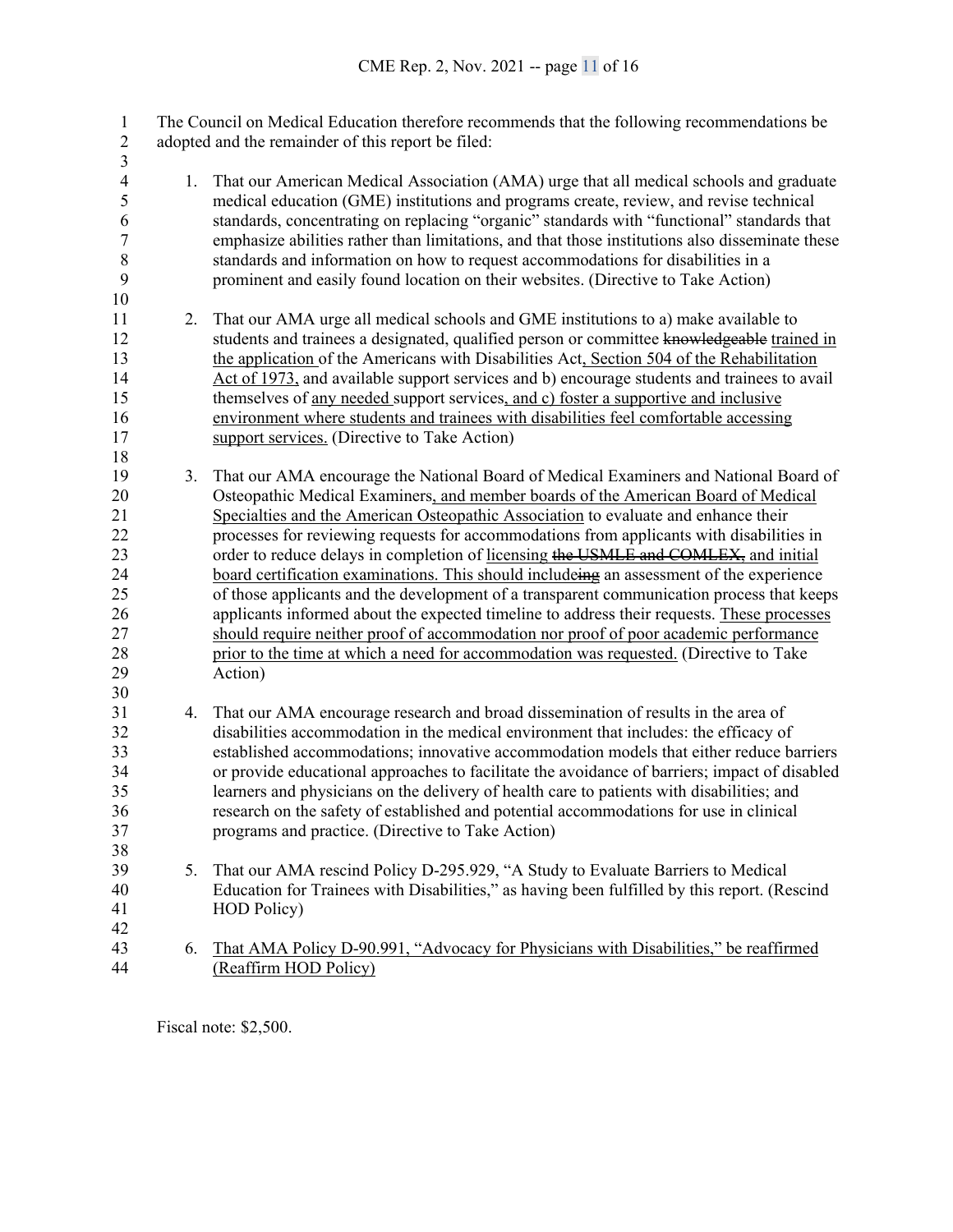## APPENDIX: RELEVANT AMA POLICY

#### *D-90.991, "Advocacy for Physicians with Disabilities"*

1. Our AMA will study and report back on eliminating stigmatization and enhancing inclusion of physicians with disabilities including but not limited to: (a) enhancing representation of physicians with disabilities within the AMA, and (b) examining support groups, education, legal resources and any other means to increase the inclusion of physicians with disabilities in the AMA.

2. Our AMA will identify medical, professional and social rehabilitation, education, vocational training and rehabilitation, aid, counseling, placement services and other services which will enable physicians with disabilities to develop their capabilities and skills to the maximum and will hasten the processes of their social and professional integration or reintegration.

3. Our AMA supports physicians and physicians-in-training education programs about legal rights related to accommodation and freedom from discrimination for physicians, patients, and employees with disabilities.

#### *H-65.965, "Support of Human Rights and Freedom"*

#### Our AMA:

(1) continues to support the dignity of the individual, human rights and the sanctity of human life, (2) reaffirms its long-standing policy that there is no basis for the denial to any human being of equal rights, privileges, and responsibilities commensurate with his or her individual capabilities and ethical character because of an individual's sex, sexual orientation, gender, gender identity, or transgender status, race, religion, disability, ethnic origin, national origin, or age; 3) opposes any discrimination based on an individual's sex, sexual orientation, gender identity, race, religion, disability, ethnic origin, national origin or age and any other such reprehensible policies; (4) recognizes that hate crimes pose a significant threat to the public health and social welfare of the citizens of the United States, urges expedient passage of appropriate hate crimes prevention legislation in accordance with our AMA's policy through letters to members of Congress; and registers support for hate crimes prevention legislation, via letter, to the President of the United States.

Work Plan for Maintaining Privacy of Physician Medical Information D-180.991 The AMA shall recommend that medical staffs, managed care organizations and other credentialing and licensing bodies adopt credentialing processes that are compliant with the Americans with Disabilities Act and communicate this recommendation to all appropriate entities.

#### *H-90.987, "Equal Access for Physically Challenged Physicians"*

Our AMA supports equal access to all hospital facilities for physically challenged physicians as part of the Americans with Disabilities Act.

### *H-200.951, "Strategies for Enhancing Diversity in the Physician Workforce"*

Our AMA (1) supports increased diversity across all specialties in the physician workforce in the categories of race, ethnicity, gender, sexual orientation/gender identity, socioeconomic origin and persons with disabilities; (2) commends the Institute of Medicine for its report, "In the Nation's Compelling Interest: Ensuring Diversity in the Health Care Workforce," and supports the concept that a racially and ethnically diverse educational experience results in better educational outcomes; and (3) encourages medical schools, health care institutions, managed care and other appropriate groups to develop policies articulating the value and importance of diversity as a goal that benefits all participants, and strategies to accomplish that goal.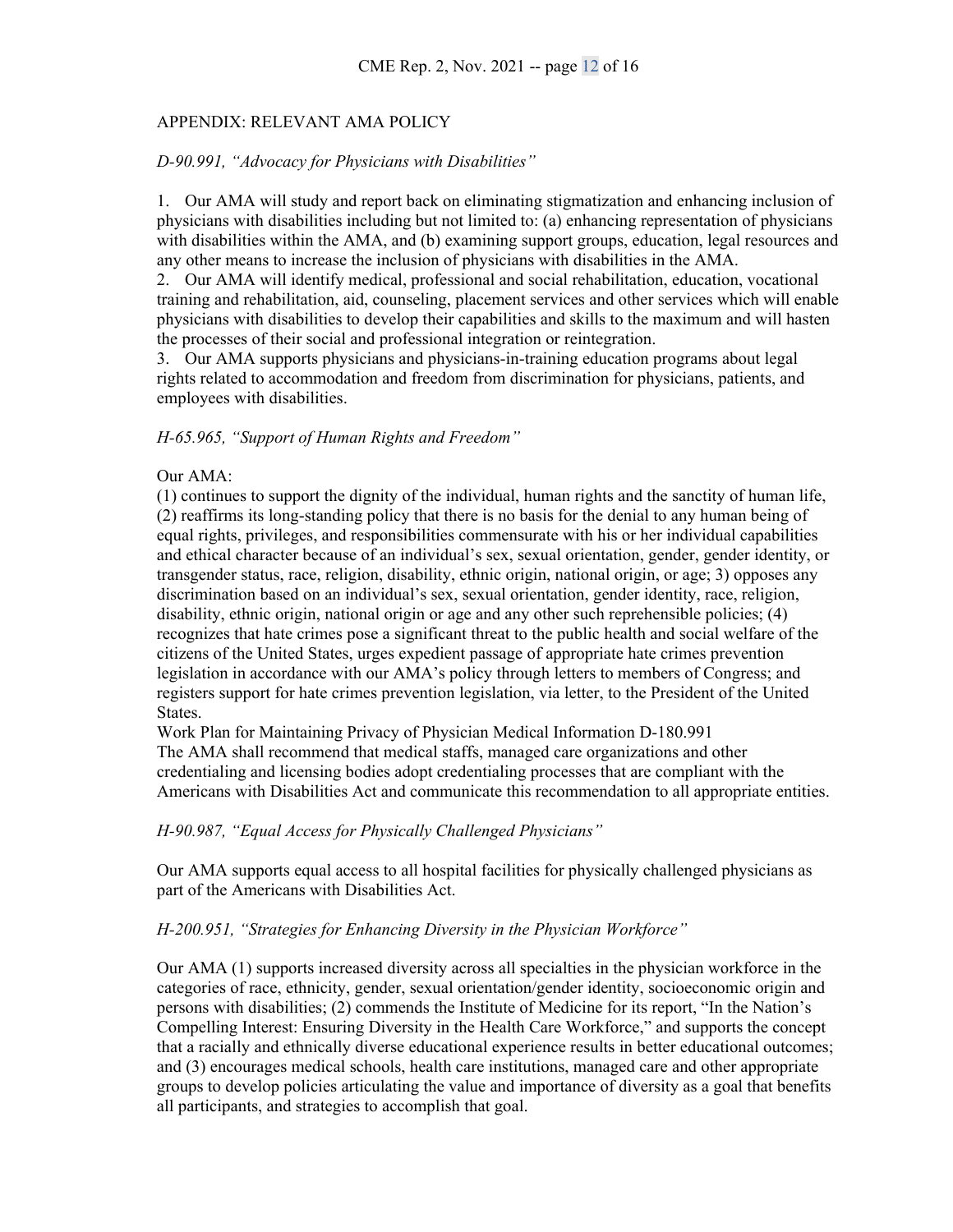## *9.5.4, "Civil Rights & Medical Professionals"*

Opportunities in medical society activities or membership, medical education and training, employment and remuneration, academic medicine and all other aspects of professional endeavors must not be denied to any physician or medical trainee because of race, color, religion, creed, ethnic affiliation, national origin, gender or gender identity, sexual orientation, age, family status, or disability or for any other reason unrelated to character, competence, ethics, professional status, or professional activities.

AMA Principles of Medical Ethics: IV: Balance with patient safety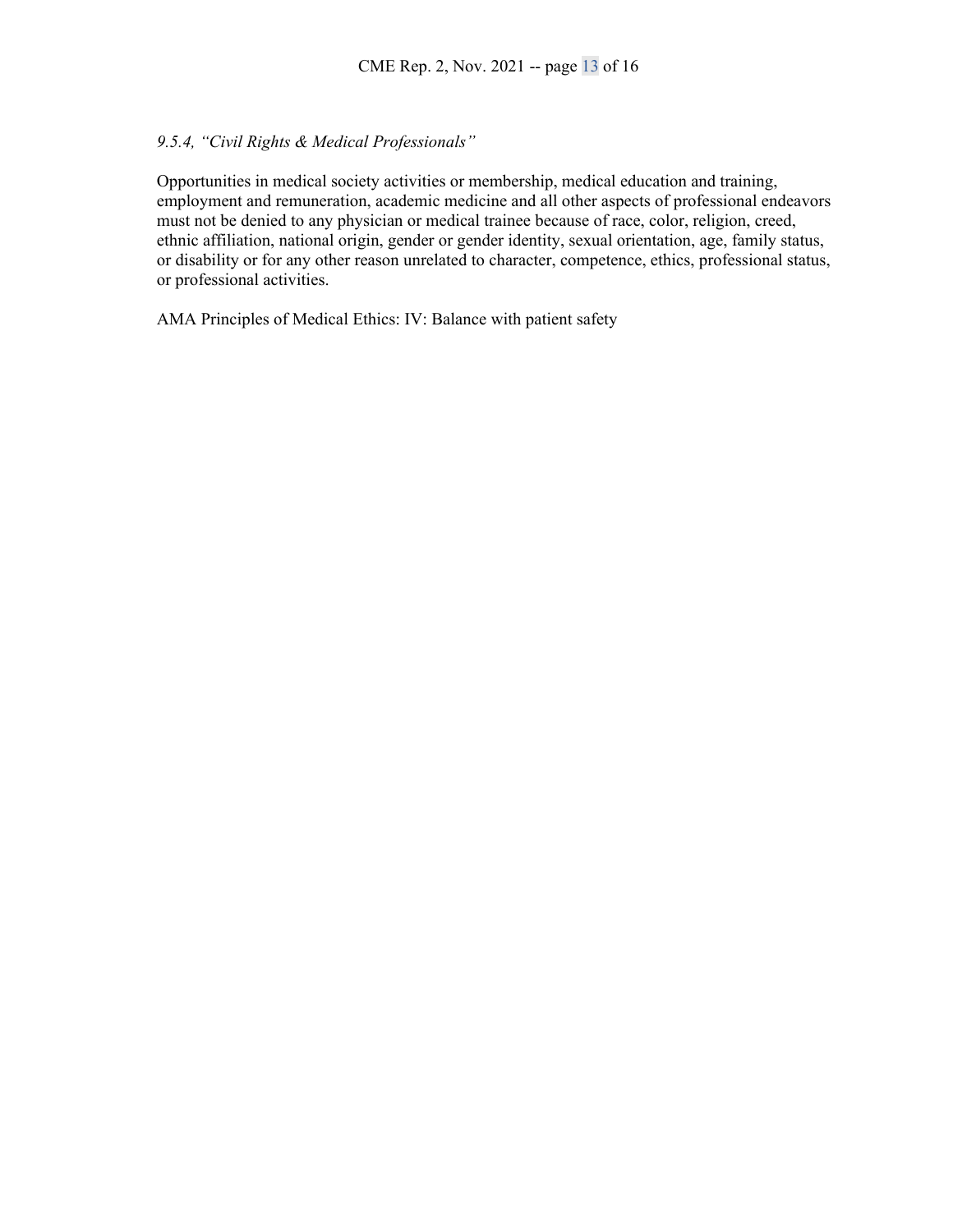#### **REFERENCES**

<sup>1</sup> Meeks LM, Engelman A, Booth A, Argenyi M. Deaf and hard-of-hearing learners in emergency medicine. *West J of Emerg Med*. 2018;19(6):1014-1018.

<sup>2</sup> ADAAA & Section 504: Understanding Section 504. National Center for Learning Disabilities. [https://www.ncld.org/archives/action-center/learn-the-law/understanding-section-504.](https://www.ncld.org/archives/action-center/learn-the-law/understanding-section-504) Accessed September 23, 2019.

<sup>3</sup> Zazove P, Case B, Moreland C, et al. U.S. medical schools' compliance with the Americans with Disabilities Act: Findings from a national study. *Acad Med*. 2016;91(7):2016. doi 10:1097/ACM. 0000000000001087.

<sup>4</sup> Fact Sheet on the EEOC's Final Regulations Implementing the ADAAA. U.S. Equal Employment Opportunity Commission. https://www1.eeoc.gov//laws/regulations/adaaa\_fact\_sheet.cfm. Accessed September 23, 2019.

<sup>5</sup> ADAAA Effective Tomorrow—Ready for Its 9 Rules of Construction? *HR Daily Advisor* [https://hrdailyadvisor.blr.com/2011/05/22/adaaa-effective-tomorrow-ready-for-its-9-rules-of-construction.](https://hrdailyadvisor.blr.com/2011/05/22/adaaa-effective-tomorrow-ready-for-its-9-rules-of-construction)  Accessed December 13, 2019.

<sup>6</sup> Functions and Structure of a Medical School: Standards for Accreditation of Medical Education Programs Leading to the MD Degree. March 2018. [https://lcme.org/publications/.](https://lcme.org/publications/) Accessed December 13, 2019.

<sup>7</sup> Survey Report Template for Full Survey Visit Reports. October 2019[. https://lcme.org/publications/.](https://lcme.org/publications/) Accessed December 13, 2019.

<sup>8</sup> Accreditation of Colleges of Osteopathic Medicine: COM Continuing Accreditation Standards. July 1, 2019. Commission on Osteopathic College Accreditation[. https://osteopathic.org/wp](https://osteopathic.org/wp-content/uploads/2018/02/com-continuing-accreditation-standards.pdf)[content/uploads/2018/02/com-continuing-accreditation-standards.pdf.](https://osteopathic.org/wp-content/uploads/2018/02/com-continuing-accreditation-standards.pdf) Accessed December 13, 2019.

<sup>9</sup> Educational Council on Osteopathic Principles. Technical Standards Document. https://www.aacom.org/docs/defaultsource/councils/aacom\_ecop\_technical\_standards\_2009.pdf?sfvrsn=1f226197\_4. Accessed July 28, 2021.

<sup>10</sup> ACGME Common Program Requirements (Residency). July 1, 2020. Accreditation Council for Graduate Medical Education.

https://www.acgme.org/Portals/0/PFAssets/ProgramRequirements/CPRResidency2020\_TCC.pdf. Accessed January 10, 2021.

<sup>11</sup> ACGME Institutional Requirements. July 1, 2018. Accreditation Council for Graduate Medical Education. [https://www.acgme.org/Portals/0/PFAssets/InstitutionalRequirements/000InstitutionalRequirements2018.pdf.](https://www.acgme.org/Portals/0/PFAssets/InstitutionalRequirements/000InstitutionalRequirements2018.pdf) Accessed December 18, 2019.

<sup>12</sup> Estimates based on analysis of the 2017 American Community Survey (ACS) Public Use Microdata Sample (PUMS) by W. Erickson, Cornell University. Provided January 6, 2020.

<sup>13</sup> Meeks LM, Herzer KR. Prevalence of self-disclosed disability among medical students in U.S. allopathic medical schools. *JAMA*. 2016;316(21):2271-2272. doi:10.1001/jama.2016.10544.

<sup>14</sup> Meeks LM, Case B, Herzer K, et al. Change in the prevalence of disabilities and accommodation practices among U.S. medical schools, 2016 vs 2019. *JAMA*. 2019;322(20):2022-2024. doi:10.1001/jama.2019.15372.

<sup>15</sup> Meeks LM, Case B, Plegue M et al. National prevalence of disability and clinical accommodations in medical education. *J Med Educ Curric Dev*. 2020;7:1-4. doi.org/10.1177/2382120520965249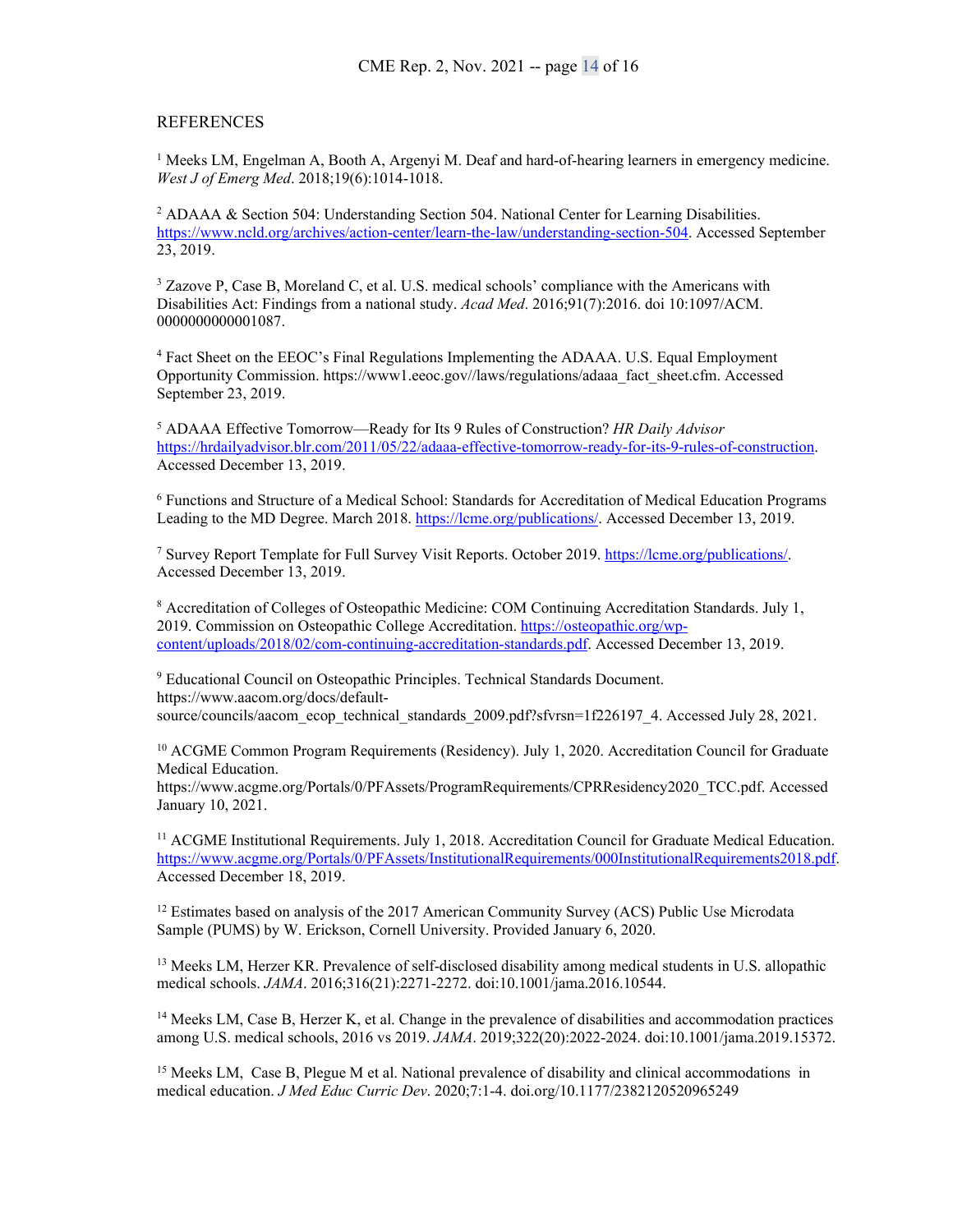<span id="page-15-0"></span><sup>16</sup> Meeks LM, Case B, Joshi H., Harper D., Graves L. Disability policies and practices in family medicine residencies: A CERA study. Fam Med, 2021; 53(3):211-4. doi: 10.22454/FamMed.2021.726731.

<span id="page-15-1"></span><sup>17</sup> Shehab SS. How do we evaluate doctors with disabilities? *In-House*. November 11, 2018[. https://in](https://in-housestaff.org/how-do-we-evaluate-doctors-with-disabilities-1148)[housestaff.org/how-do-we-evaluate-doctors-with-disabilities-1148.](https://in-housestaff.org/how-do-we-evaluate-doctors-with-disabilities-1148) Accessed September 16, 2019.

<span id="page-15-2"></span><sup>18</sup> Meeks LM, Jain NR. Accessibility, Inclusion, and Action in Medical Education: Lived Experiences of Learners and Physicians with Disabilities. Washington, DC: Association of American Medical Colleges; 2018. [https://store.aamc.org/accessibility-inclusion-and-action-in-medical-education-lived-experiences-of](https://store.aamc.org/accessibility-inclusion-and-action-in-medical-education-lived-experiences-of-learners-and-physicians-with-disabilities.html)[learners-and-physicians-with-disabilities.html.](https://store.aamc.org/accessibility-inclusion-and-action-in-medical-education-lived-experiences-of-learners-and-physicians-with-disabilities.html) 

<span id="page-15-3"></span> $19$  Churgay CA, Smith MA, Woodard L, Wallace LS. A survey of family medicine department chairs about faculty with disabilities: a CERA study. *Fam Med*. 2015;47(10):775-81.

<span id="page-15-4"></span><sup>20</sup> Nouri Z, Dill M, Conrad S, Moreland C, Meeks LM. Estimated prevalence of US physicians with disability: Results from the National Sample Survey of Physicians (NSSP). *JAMA Netw Open*. 2021;4(3):e211254. doi:10.1001/jamanetworkopen.2021.1254

<span id="page-15-5"></span><sup>21</sup> Meeks LM, Herzer K, Jain NR. Removing barriers and facilitating access: Increasing the number of physicians with disabilities. *Acad Med*. 2018;93(4);540-543. doi:10.1097/ACM.0000000000002112.

<span id="page-15-6"></span><sup>22</sup> Argenyi M. Technical standards and deaf and hard of hearing medical school applicants and students: interrogating sensory capacity and practice capacity. *AMA J Ethics.* 2016;18(10):1050-1059. doi: 10.1001/journalofethics.2016.18.10.sect1-1610.

<span id="page-15-7"></span><sup>23</sup> McKee M, Case B, Fausone M, et al. Medical schools' willingness to accommodate medical students with sensory and physical disabilities: Ethical foundations of a functional challenge to "organic" technical standards. *AMA J Ethics*. 2016;18(10):993-1002. doi: 10.1001/journalofethics.2016.18.10.medu1-1610.

<span id="page-15-8"></span><sup>24</sup> Kezar LB, Kirschner KL, Clinchot DM, et al. Leading practices and future directions for technical standards in medical education. *Acad Med*. 2019 Apr;94(4):520-527. doi: 10.1097/ACM.0000000000002517.

<span id="page-15-9"></span><sup>25</sup> USMLE® Test Accommodations. [https://www.usmle.org/test-accommodations/forms.html.](https://www.usmle.org/test-accommodations/forms.html) Accessed June 29, 2021.

<sup>26</sup> University of Michigan Medical School.

[https://medstudents.medicine.umich.edu/sites/default/files/downloads/Accommodations%20for%20Step%20](https://medstudents.medicine.umich.edu/sites/default/files/downloads/Accommodations%20for%20Step%20Exams_0.pdf) Exams 0.pdf. Accessed June 29, 2021.

<span id="page-15-10"></span><sup>27</sup> University of California San Francisco. [https://sds.ucsf.edu/usmle-exams.](https://sds.ucsf.edu/usmle-exams) Accessed June 29, 2021.

<span id="page-15-11"></span><sup>28</sup> Test Accommodations. https://www.nbome.org/assessments/comlex-usa/comlex-usa-level-2-ce/testaccommodations/. Accessed July 28, 2021.

<span id="page-15-12"></span> $^{29}$  Meeks LM, Taylor N, Case B, et al. The unexamined diversity: disability policies and practices in US graduate medical education programs. *J Grad Med Educ*.2020;12(5):615-619. doi:org/10.4300/JGME-D-19- 00940.1

<span id="page-15-13"></span><sup>30</sup> Meeks LM, Jain NR, Moreland C, et al. Realizing a diverse and inclusive workforce: Equal access for residents with disabilities. *J Grad Med Educ.* 2019;11(5):498-503. doi.org/10.4300/JGME-D-19-00286.1.

<span id="page-15-14"></span><sup>31</sup> Wolff M, Burrows H. Planning for virtual interviews: Residency recruitment during a pandemic. *Acad Pediatr*. 2021;21:24−31.